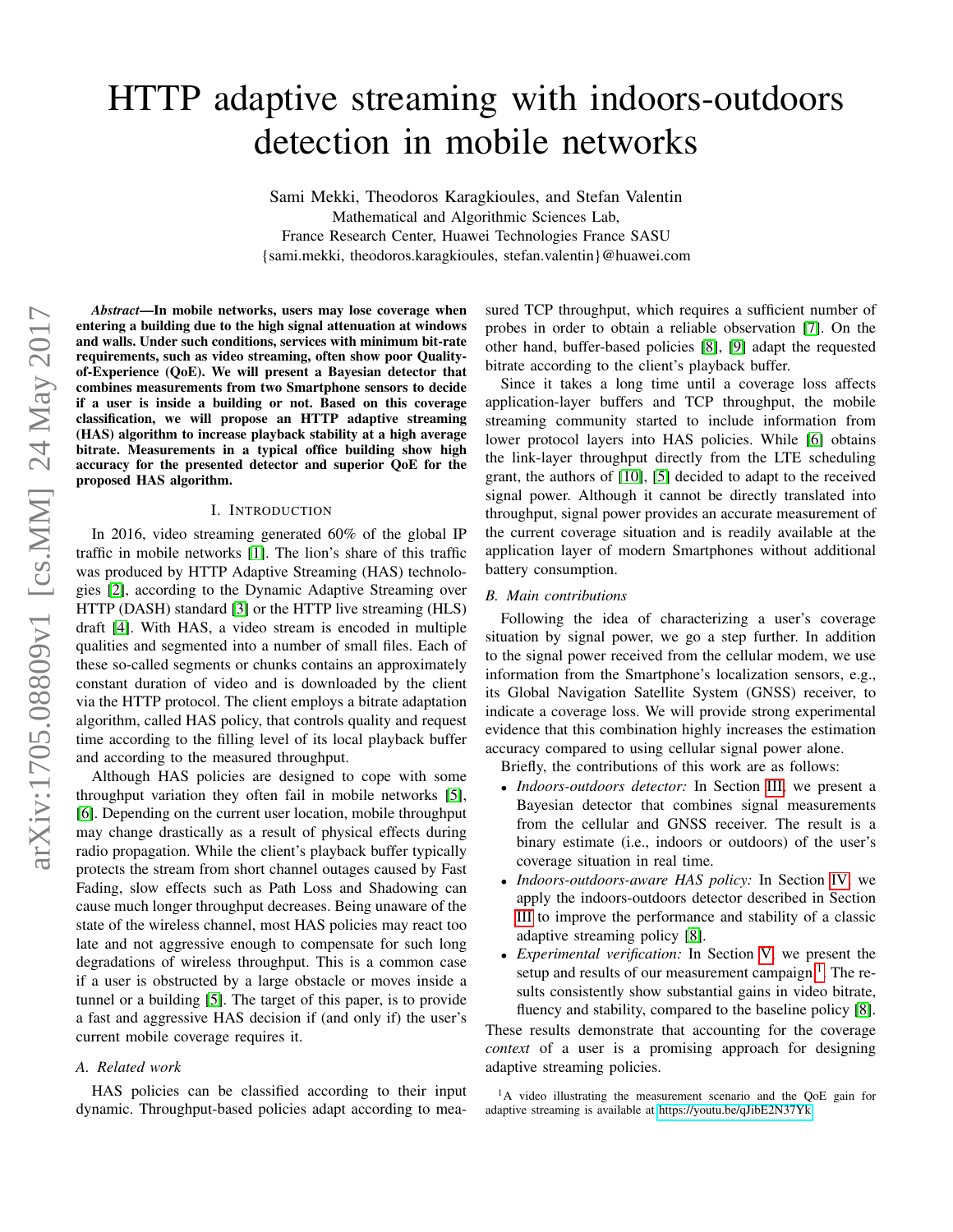## II. SYSTEM MODEL

According to the DASH standard [\[3\]](#page-5-2), a streaming client employs an HAS algorithm to choose a video quality. For this quality, the client progressively downloads each segment until the maximum buffer occupancy  $(B_{max})$  is reached. The QoE eventually depends on the filling level of this playback buffer, which is defined by the throughput of the radio link.

Based on measurements of the received signal power, we compute the throughput according to Shannon's equation as follows. Achievable rate at time index  $i$  is given by

<span id="page-1-2"></span>
$$
C_i = B_i \log_2(1 + \gamma_i),\tag{1}
$$

where  $\gamma_i$  is the signal to interference noise ratio (SINR) and  $B_i$  is the user effective bandwidth which corresponds to  $90\%$ of the total bandwidth in the 4G standard [\[11\]](#page-5-10). We assume that  $\gamma_i = P_i/\theta_i$  where  $P_i$  is the received signal power measured over bandwidth  $\omega_s$  and  $\theta_i$  is the sensitivity threshold, above which the receiver is capable of detecting and processing the received signal. We truncate the value of  $\gamma_i$  at 20dB since the highest modulation scheme is obtained at SINR>= 20dB.

The received signal power is available at the application layer of most mobile devices [\[12\]](#page-5-11). Without loss of generality, we assume that interference is included in the sensitivity threshold. Since the studied mobile devices may associate to a different mobile network type any time, thresholds for 2G, 3G and 4G have to be considered. We summarize all used parameters in Table [I.](#page-1-1) Details are provided in the standards [\[13\]](#page-5-12), [\[14\]](#page-5-13), [\[15\]](#page-5-14) for 2G, 3G and 4G, respectively.

TABLE I: Parameters for the studied mobile networks

<span id="page-1-1"></span>

| Parameters                                          | 2G          | 3G          | 4G          |
|-----------------------------------------------------|-------------|-------------|-------------|
| Received power $P_i$                                | <b>RSSI</b> | <b>RSCP</b> | <b>RSRP</b> |
| Measured bandwidth $\omega$ .                       | 200kHz      | 3.84MHz     | 15kHz       |
| Data bandwidth $B_i$                                | 200kHz      | 5MHz        | 18MHz       |
| Sensitivity threshold $\theta_i$ [dBm/ $\omega_s$ ] | $-104$      | $-106$      | -94         |

Using the obtained SINR, the cell throughput is then computed over the complete bandwidth of the respective network type as in [\(1\)](#page-1-2). Computing this quantity for the complete data set provides the empirical CDF in Figure [1.](#page-1-3)

To obtain the throughput for a single user, we assume a round-robin scheduling policy where all users are served equally. Thus, the total cell throughput is equally shared among K users as  $C_{i,k} = C_i/K$  where  $k = 1, \ldots, K$ . Note that we have to limit our study to  $K \leq 8$ , since this is the maximum number of users per channel in 2G [\[16\]](#page-5-15).

The received signal power  $P_i$  was measured over several days inside and outside of a typical multi-floor office building in downtown Paris, France. Off-the-shelf mobile devices were used, namely five HUAWEI Mate 8 Smartphones running Android 6.0 Marshmallow [\[17\]](#page-5-16) with different network providers. The Smartphones automatically selected all transmission (e.g., Physical-layer rate) and associated to 2G, 3G, or 4G networks over the course of the measurements. All data was recorded at the application of these devices without direct access to

<span id="page-1-3"></span>

Fig. 1: Empirical CDF of the cell throughput in the downlink

the mobile networks. In addition to signal power, localization data and ground truth about the user's position (indoors or outdoors) were recorded.

#### III. INDOORS-OUTDOORS DETECTION

<span id="page-1-0"></span>In this section, we present our Bayesian classifier for a user's coverage situation. Our algorithm detects if a user is indoors or outdoors, based on the a posteriori information from Smartphone sensors. The first input is the received signal power as provided by the cellular modem according to [\[18\]](#page-5-17). The second input is the confidence radius of the location, provided by the active localization sensor, e.g., the Smartphone's global positioning system (GPS) chip set. In the following, we will discuss the statistics of both input variables and describe a method to combine them for indoors-outdoors detection.

#### *A. Analysis of received signal power*

Figure [2](#page-2-1) shows the empirical cumulative distribution function (CDF) of the received signal power measurement, separated by the recorded ground truth (i.e., indoors or outdoors). The significant offset between the two CDFs results from substantial differences in radio propagation, namely reflection, diffraction, and attenuation [\[19\]](#page-5-18). Based on these statistics, we conclude that received signal power can be used to classify the user's coverage situation (i.e., either indoors or outdoors). We will proceed using the empirical probability density functions (pdf) of the received power, obtained by differentiating previously recorded CDFs.

#### *B. Analysis of confidence radius*

To improve the detection performance, we propose the use of the confidence radius as provided by the localization system of mobile devices, e.g., [\[20\]](#page-5-19). It is important to highlight that confidence radios is the sole localization parameter used by our algorithm. Other parameters such as user position, speed and altitude are not required.

The empirical analysis of the confidence radius shows sparse data for indoors and outdoors measurements as in Figure [3.](#page-2-2)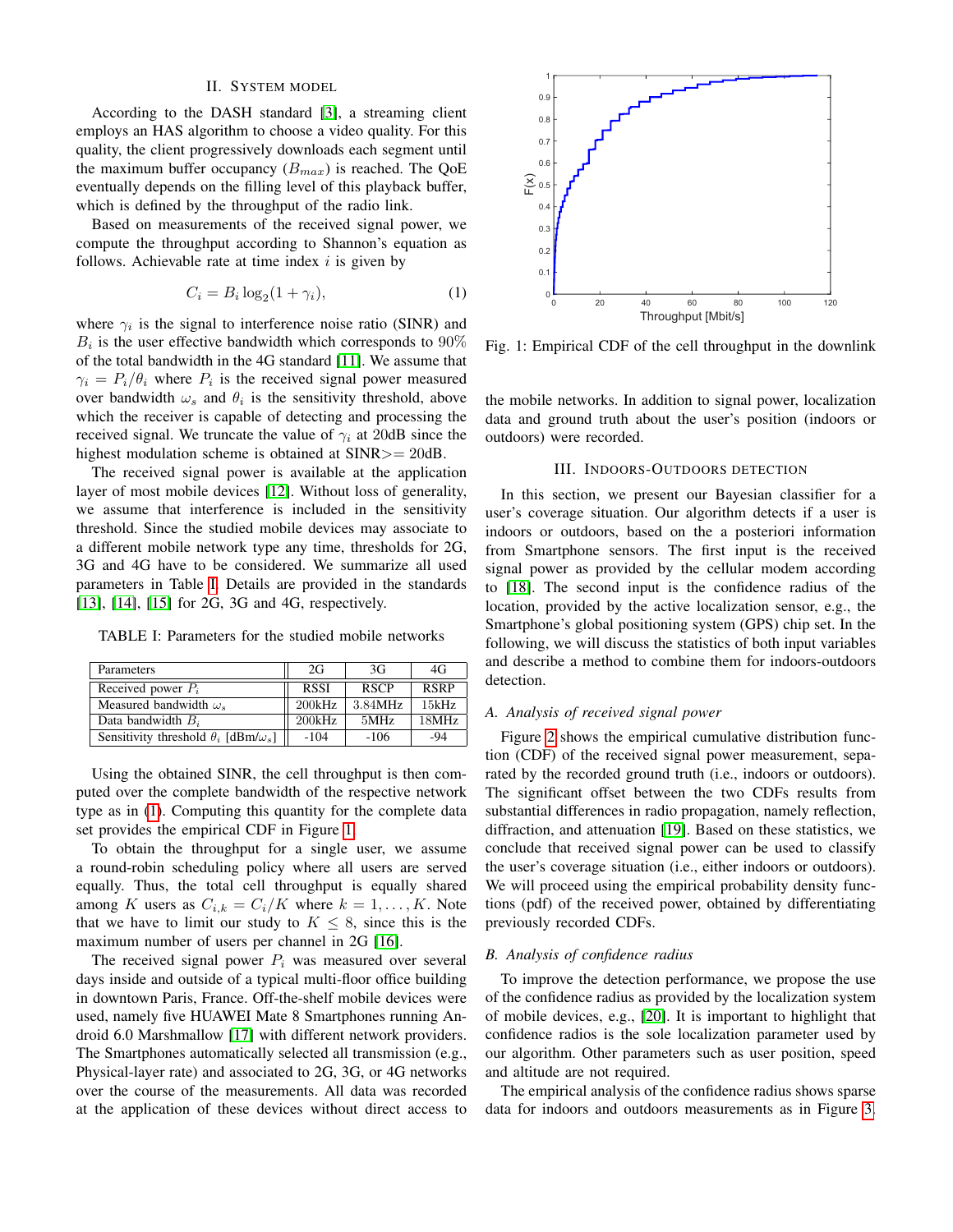<span id="page-2-1"></span>

Fig. 2: Empirical CDF for measured received signal power

Such quantization is common in GPS chip sets and can be overcome by curve fitting, as shown by the dashed lines. The resulting curves will be used in the following algorithm

#### *C. Data fusion and detection*

The indoors-outdoors detection is based on maximum *a posteriori* (MAP) estimation, where the unknown *status* maximizes the a posteriori probability under a given observation. The input from the two sensors is combined by computing a joint a posteriori probability based on the distributions of (i) the received signal power and (ii) the confidence radius.

We denote by  $y_\ell$  and  $z_\ell$  the received signal power measure and the confidence radius value, respectively, at time index  $\ell$ . The a posteriori probability is given by  $APP(S_{\ell})$  $P(S_{\ell}|y_{\ell}, z_{\ell})$ , where  $S_{\ell} \in \{Indoor, Outdoor\}$ . Following Bayes' law, the a posteriori probability becomes

$$
APP(S_{\ell}) = \frac{P(S_{\ell}, y_{\ell}, z_{\ell})}{P(y_{\ell}, z_{\ell})} = \frac{P(y_{\ell}, z_{\ell} | S_{\ell}) P(S_{\ell})}{P(y_{\ell}, z_{\ell})}.
$$
 (2)

Unlike for received power and confidence radius, no a priori information is available on  $S_\ell$  and the two input variables are obtained from physically independent sensors. Consequently, the a posteriori probability is proportional to the product

$$
APP(S_{\ell}) \propto P(y_{\ell}, z_{\ell} | S_{\ell}) = P(y_{\ell} | S_{\ell}) P(z_{\ell} | S_{\ell}) \tag{3}
$$

of the conditioned measurements. Here,  $P(y_\ell|S_\ell)$  is the direct observation based on received signal power and  $P(z_{\ell}|S_{\ell})$  is the direct observation based on the confidence radius. Finally, the a posteriori probability can be expressed simply as

$$
APP(S_{\ell}) \propto obs_y(S_{\ell}) \; obs_z(S_{\ell}), \tag{4}
$$

where  $obs_y(S_\ell) = P(y_\ell|S_\ell) = \frac{p(y_\ell|S_\ell)}{\sum_{S_\ell} p(y_\ell|S_\ell)}$  and  $obs_z(S_\ell) =$  $P(z_\ell|S_\ell) = \frac{p(z_\ell|S_\ell)}{\sum_{S_\ell} p(z_\ell|S_\ell)}$  are the observations computed from received power and location measurements, as described previously.

The coverage classification (i.e., indoors or outdoors) is then given by the most probable value of  $APP(S_{\ell})$ , i.e., the value maximizing the a posteriori probability.

<span id="page-2-2"></span>

Fig. 3: Empirical CDF for measured confidence radius

## IV. ADAPTIVE STREAMING

<span id="page-2-0"></span>In this section we will describe an HAS policy based on coverage classification.

## *A. Adaptation based on buffer occupancy and segment size*

A common buffer-based HAS policy is described in [\[8,](#page-5-7) Section VII]. This policy is employs a segment map which is defined in the space  $[0, B_{max}]$  and  $[\bar{S}(R_{min}), \bar{S}(R_{max})]$ , where  $\overline{S}$  is the mean segment size of representation  $R_i$ ,  $i \in (1, 2...n)$ , as depicted by the black line in Figure [4.](#page-3-1) The map is defined by two thresholds: i) an upper threshold  $r_{\text{upper}}$  that drives the policy to select the maximum quality available  $(R_{max})$  once the instantaneous buffer occupancy  $B(t_j)$ , at time t at the end of the download of the  $j<sup>th</sup>$ segment,  $j \in \{1, 2 \dots J\}$ , surpasses it and ii) a lower threshold  $r_{lower}$  that dictates the lowest available quality  $(R_{min})$  if  $B(t_i) < r_{lower}$ . In the buffer region  $r_{lower} < B(t_i) < r_{upper}$ , the policy may use any non-decreasing function to select the quality of the next segment to be downloaded [\[8\]](#page-5-7). We will refer to this adaptation principle as the baseline for the remainder of the paper.

#### *B. Indoors-Outdoors aware HTTP Adaptive Streaming*

We present the HAS policy *Indoors-Outdoors aware Buffer Based Adaptation* (IOBBA), based on coverage classification. IOBBA aims at minimizing the re-buffering events for mobile streaming users that move into an area with poor coverage, e.g., inside a building. To this end, the HAS policy has to react faster to throughput decreases in order to avoid buffer underruns. Moreover, the policy should increase the video bitrate conservatively, in order to avoid video rate oscillations at the edge of a poorly covered region. Both design principles should add a minimum penalty to the average video bitrate. Following these targets, we made two modifications to the baseline algorithm [\[8,](#page-5-7) Section VII].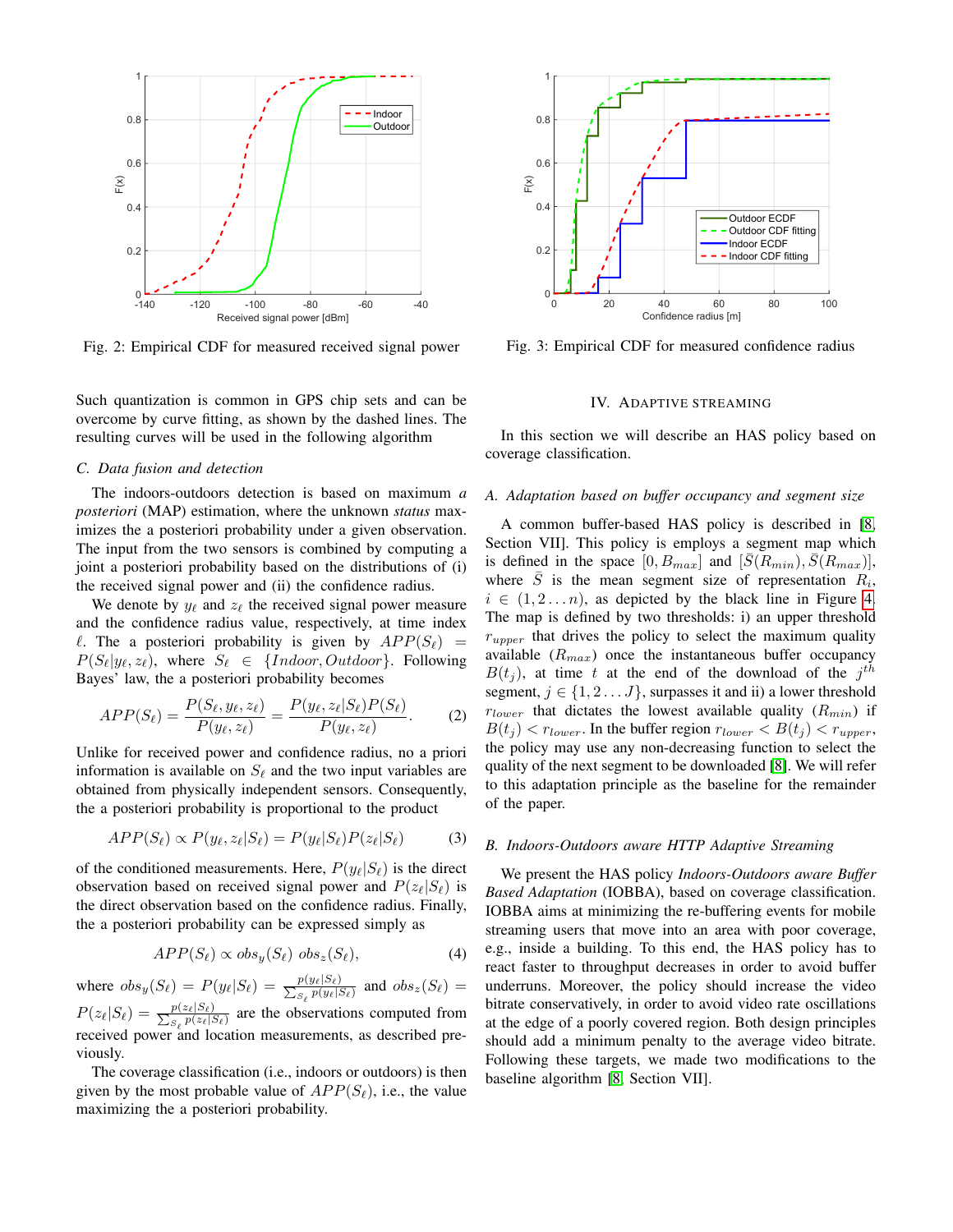<span id="page-3-1"></span>

Fig. 4: Segment map of the baseline (black line) and of the proposed IOBBA policy (red line)

*1) Aggressive response to reduced buffer occupancy:* Instead of using a linear function for the buffer region  $r_{lower} < B(t_j) < r_{upper}$ , we employ the function  $f(B(t_j)) =$  $\alpha \cdot \beta^{B(t_j)}$ , where  $\alpha$  and  $\beta$  can be computed at the boundary values  $f(r_{lower})$  and  $f(r_{upper})$ . This exponential function is illustrated by the red line in Figure [4.](#page-3-1) To increase stability and to reduce the probability of buffer starvation, we use a constant value for  $r_{lower}$ . This allows for a fast reaction to the immediate buffer depletion, which is a direct consequence of the throughput reduction, when moving into a building. This updated segment map is used when the user location is detected indoors. In this way, the user will experience smoother buffer depletion and thus a reduced probability of re-buffering events. To prevent further loss in the mean video bit-rate, a linear function is used instead, as soon as the user's location is detected outdoors.

*2) Conservative video bit-rate increase:* Indoors, the IOBBA policy increases video bitrate more conservatively than outdoors. While the user is considered to be indoors, video bitrate is only increased after  $m$  sequential requests upgrade requests have been indicated by the segment map. With this principle, video bitrate oscillation becomes less likely.

#### V. MEASUREMENT RESULTS

<span id="page-3-0"></span>We experimentally evaluate various QoE factors for IOBBA. For each factor, we study the difference to ground truth and to a baseline algorithm from literature.

## *A. Methodology*

To study the effect of estimation error on the QoE, we study *IOBBA-True* where our HAS policy from Section [IV](#page-2-0) operates on the ground truth and *IOBBA-Detected* where the result of our MAP estimator is used. During our one-week measurement campaign, we obtained 35 traces files for a variable number of mobile users ( $k \in \{1, 2, \ldots, 8\}$ ). Furthermore, we investigated the maximum buffer occupancy  $B_{max}$ . This factor is important as it may substantially differ between different streaming services (e.g., tens of seconds for live streaming, hundreds of seconds for video-on-demand).

To parameterize our HAS policy, we computed the lower threshold dynamically calculated as in [\[8\]](#page-5-7) when the user is

TABLE II: Video content characteristics

<span id="page-3-2"></span>

| Quality<br>index | Resolution         | Max<br>encoding rate (kbps) | Quantiles of Figure 1 |
|------------------|--------------------|-----------------------------|-----------------------|
|                  | $320\times240$     | 129                         | 0.1                   |
| っ                | $480\times360$     | 378                         | 0.2                   |
| 3                | $854\times480$     | 578                         | 0.25                  |
|                  | $1280 \times 720$  | 1536                        | 0.4                   |
|                  | $1920 \times 1080$ | 3993                        | 0.5                   |

outdoors. Indoors, we used the constant value  $r_{lower} = 0.3 \times$  $B_{max}$ . The upper threshold is constant with  $0.9 \times B_{max}$  for all policies and the video rate increase threshold is  $m = 3$ .

As streaming content, we have chosen the open movie Big Buck Bunny (BBB) [\[21\]](#page-5-20), which is recommended in the measurement guidelines of the DASH Industry Forum [\[22\]](#page-5-21). BBB is of 9:56 minutes duration and high motion. We encoded the movie with H.264 at 24 frames per second, using MP4 containers at a segment duration of 4 seconds. Following the recommendations of [\[23\]](#page-5-22), we selecting the video bit-rate levels according to the quantiles of the total throughput CDF as in Table [II.](#page-3-2)

As QoE factors we studied:

- 1) *Mean selected video rate*, averaged over the video duration.
- 2) *Re-buffering frequency*, which is the number of rebuffering events over the video duration and
- 3) *Adaptation frequency*, which accounts for the amount of video rate changes over the video duration.

For each metric, we present arithmetic means over all measurements and the standard error at a confidence level of 95%.

#### *B. Accuracy of indoors-outdoors detection*

The detection is performed by the MAP estimator defined in Section [III,](#page-1-0) based on the pdfs from previous measurements.

The confusion matrix in Table [III](#page-3-3) shows the accuracy of this estimation when only the received power is used as an input.

| True state<br>(S)<br>Detected(D) | Indoor | Outdoor |
|----------------------------------|--------|---------|
| Indoor                           | 0.8256 | 0.083   |
| Outdoor                          | 0.1744 | 0.917   |

<span id="page-3-3"></span>TABLE III: Confusion matrix for indoors-outdoors detection based on received power

Including the confidence radius as a second input leads to the detection accuracy in Table [IV.](#page-4-0)

This clearly shows the benefit of including this second variable as a 12% accuracy increase for the indoor case. Over all cases, the MAP estimation over both variables reaches an accuracy of  $P_{io} = 92.98\%$ .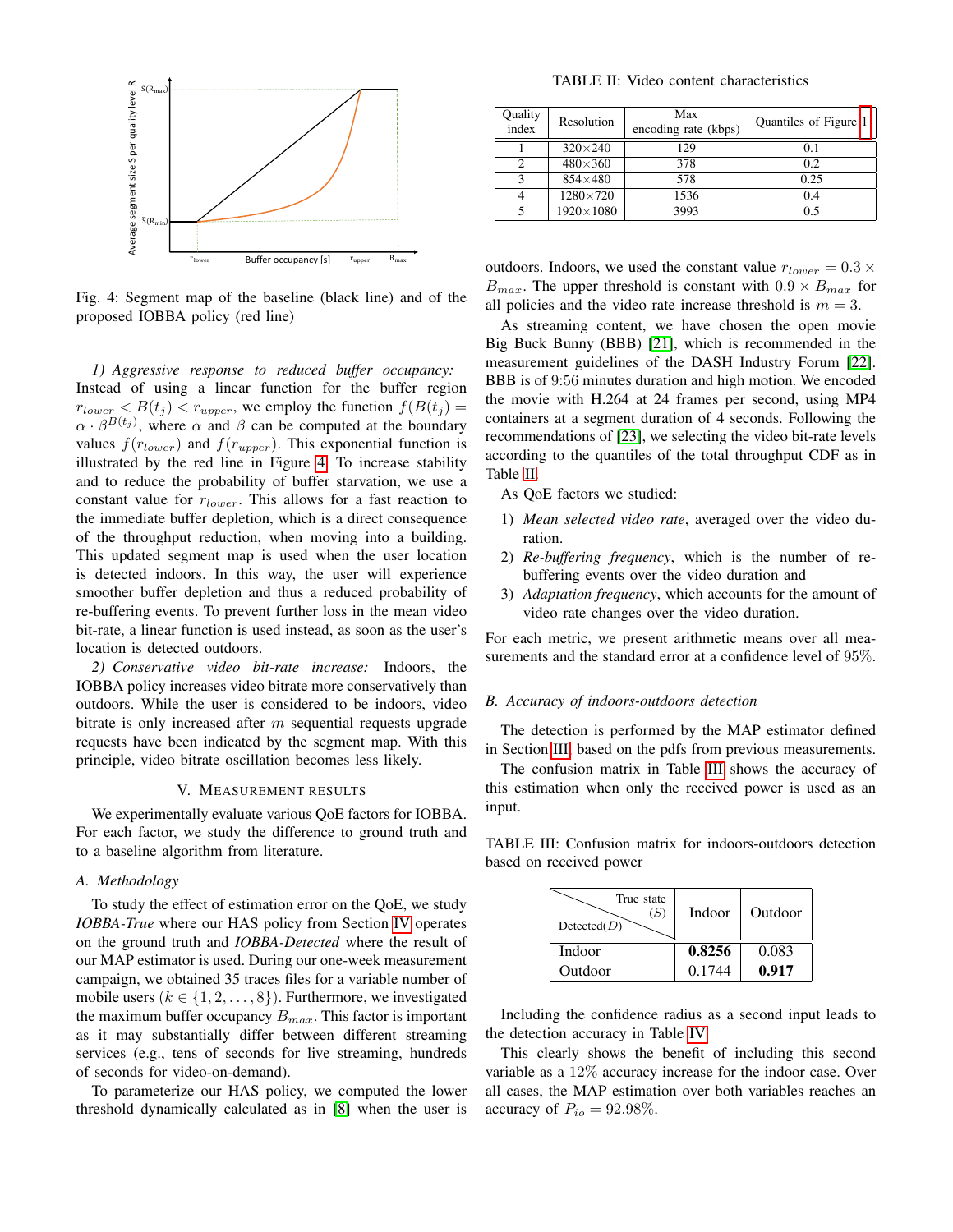<span id="page-4-1"></span>

Fig. 5: Experimental results for 95% confidence intervals with  $B_{max} = 150$ s

<span id="page-4-3"></span><span id="page-4-2"></span>

Fig. 6: Experimental results for 95% confidence intervals with 4 users

<span id="page-4-0"></span>TABLE IV: Confusion matrix for indoors-outdoors detection based on data fusion

| True state<br>(S)<br>Detected(D) | Indoor | Outdoor |
|----------------------------------|--------|---------|
| Indoor                           | 0.9496 | 0.0911  |
| Outdoor                          | 0.0504 | 0.9089  |

## *C. IOBBA performance*

Figure [5](#page-4-1) shows several QoE factors for an increasing number of users  $k$ . As  $k$  increases, the bandwidth-share assigned to each user is reduced and therefore the mean video bit-rate is diminished. Additionally, the frequency of rebuffering events is increased since the lower the throughput of each user the higher the probability of a buffer underrun. For the adaptation frequency, we notice that using indoor-outdoor detection increases the stability for increasing  $k$ . The baseline algorithm, however, suffers from an almost constant fluctuation of video quality even at high  $k$ . It is interesting that imperfect estimation shows a slight drawback for adaptation frequency but is insignificant for the other studied QoE factors. We can conclude that, compared to the baseline, *IOBBA* improves the re-buffering frequency as well as adaptation frequency by 30%. This QoE gain comes only at a marginal cost for the mean video bit-rate.

Figure [6](#page-4-2) shows the studied QoE factors for an increasing target buffer level. A larger maximum buffer ensures that the video bit rates are sufficiently distant from each other in the segment map, thus reducing the probability of bitrate oscillation. Of course, the higher the maximum buffer occupancy, the higher the average buffer occupancy per stream, and therefore, the lower the re-buffering frequency.

We should mention that the mean video bit-rate is inversely proportional to the maximum buffer occupancy which is due the fact that the segment maps of larger buffers have a lower response rate to throughput increases. The larger the buffer the more time is spent to achieve  $r_{upper}$  with segments of the lowest quality, which explains the reduction of IOBBA's mean bitrate in Figure [6a.](#page-4-3)

On the other hand, the smaller the maximum buffer occupancy, the smaller the distances between buffer values that indicate video bit-rate changes and, thus, the larger the adaptation frequency. This is why IOBBA outperforms the baseline by 20 to 25% in adaptation frequency and by 35 to 40% in terms of re-buffering. All in all, this is a substantial QoE gain at a reasonable penalty for the average bitrate.